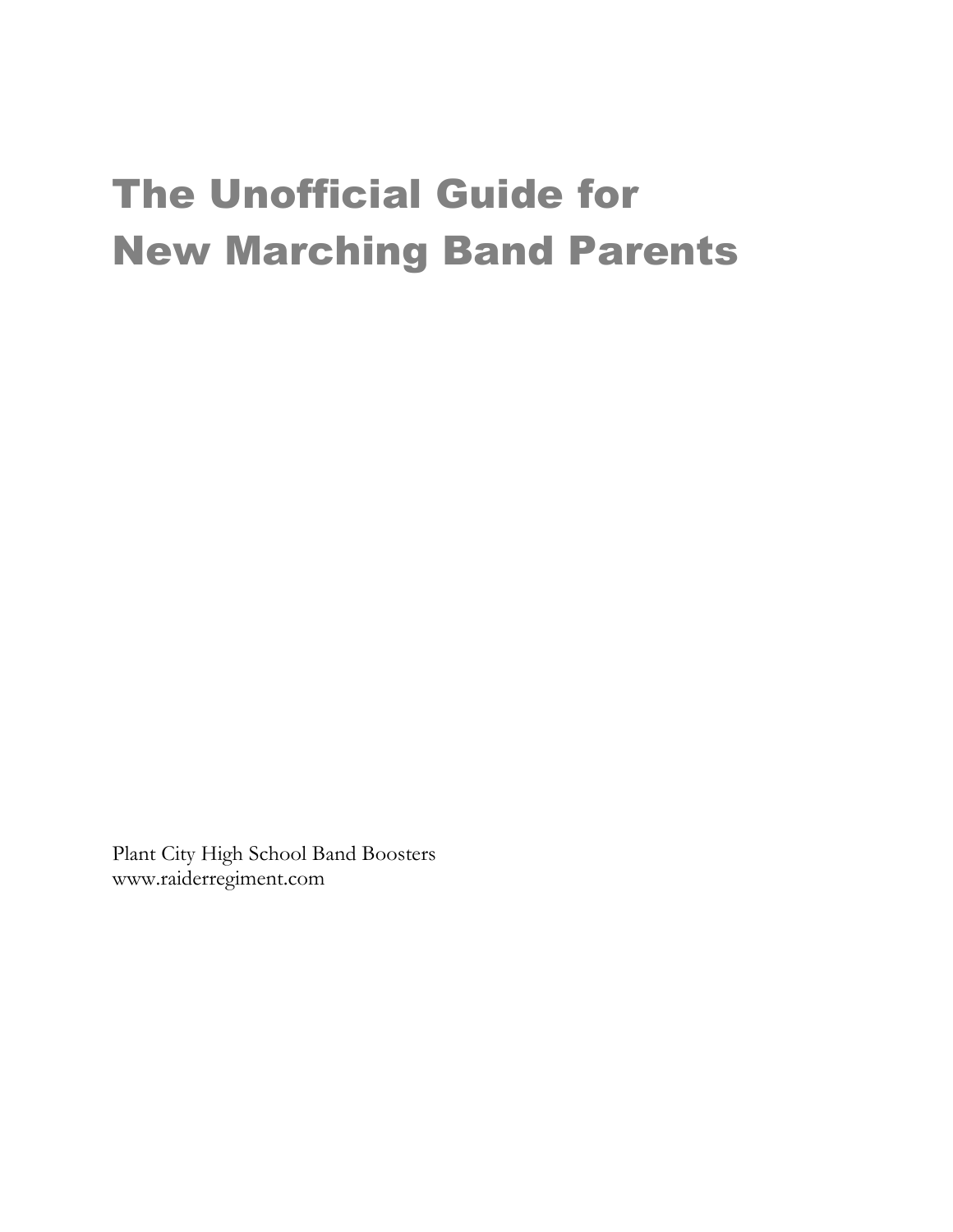## Marching Band 101

#### *A guide for new band parents (and veterans, too)*

This booklet is the product of former "new band parents" who spent a good bit of time in our first year in various stages of confusion. In the many hours we spent watching practices, picking up our kids, and going to competitions we have all felt confused, lost and totally bewildered at one time or another. We hope this document will help ease you through the transition from "new" band parent to "veteran" band parent.

For most of us (parents and students alike), the transition from middle school band programs to high school band programs is huge, especially in marching band. The increased expectations come with greater rewards, in terms of your student's accomplishments and the pride you will have in watching their accomplishments. This document is our attempt to share with you some of the finer points of making the most of your years as a band parent.

The PCHS Marching Band program is supported by a parent run organization – the Plant City High School Band Parent Association (PCHSBPA). The PCHSBPA exists solely through volunteer parents in order to help provide your students with an enjoyable and rewarding band experience. Please join us in meeting this challenge by volunteering your time and talents. The students will reap the benefits. We welcome all new parents and look forward to getting to know you and your students!

Fees associated with participation with the band (concert and marching) are outlined in the Band Handbook and can be found on the Plant City Band website at www.raiderregiment.com. The fees are used to offset the expense of running the marching, concert, and jazz bands, including band camp, uniforms, transportation, staff, etc.

Band Booster meetings are on the calendar. The meeting begins at 6:00pm in the Band Room. Any change in the schedule will be posted on the band website at www.raiderregiment.com. Your participation is most welcomed.

## REGARDING THE STUDENTS

#### Marching Band, Percussion Camp, & Sensations Camp

Band camp is conducted in late July/early August a couple of weeks prior to the start of school. The percussion and Raiderettes usually meet 4-6 times throughout the summer or during a week just before full band camp. Dates and times are always announced before the end of the school year. The staff and students work **very** hard throughout those days. The scheduled start and stop times may vary and can be found on the band website at www.raiderregiment.com. It is important for the students to attend because this is when they learn the music for their marching band show.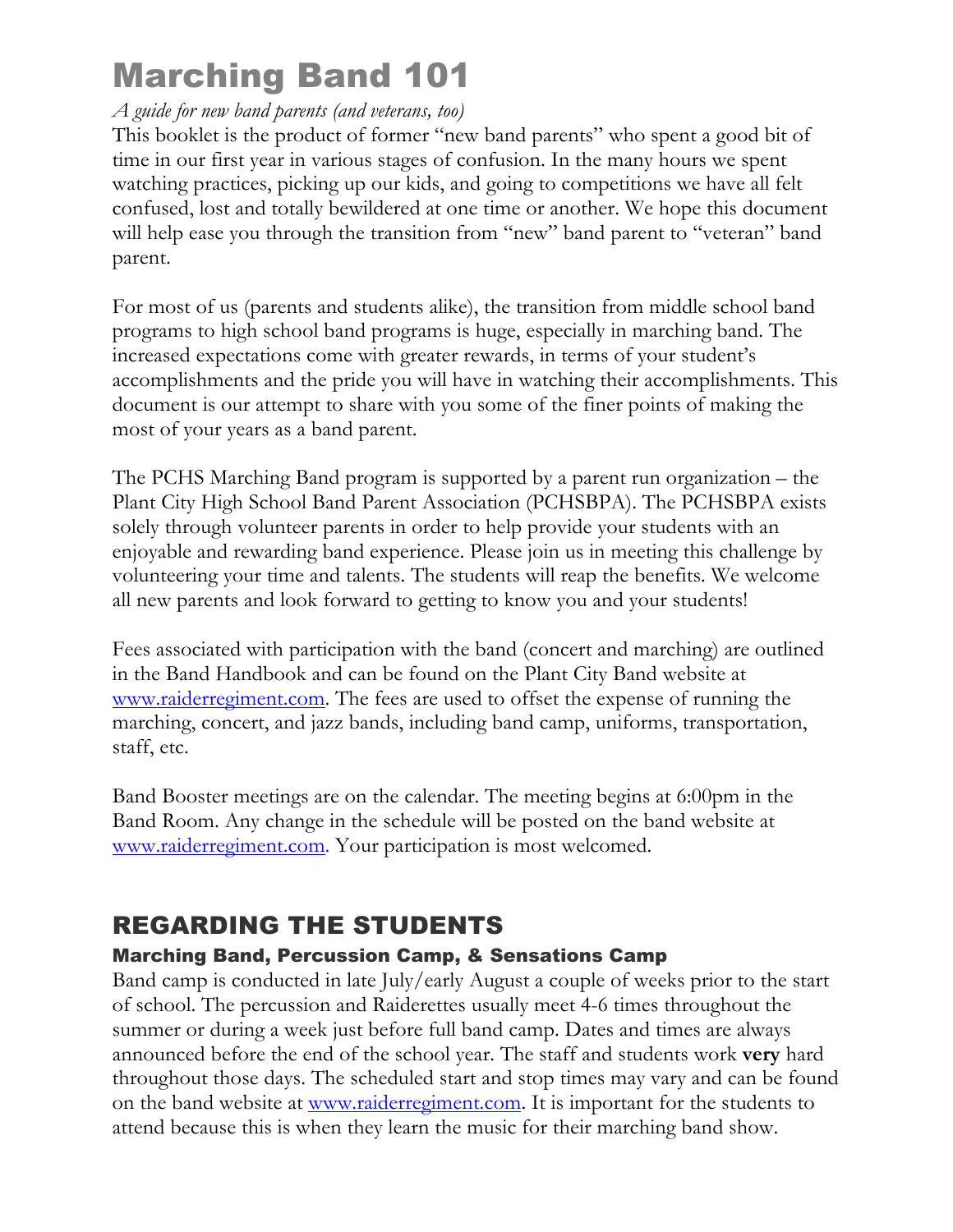The kids get quite a workout. Be prepared for plenty of sweating. It is an experience most of the kids "love to hate." Dress appropriately – t-shirts, shorts, comfortable sneakers, hat, and sunscreen. Bring a water container – unlimited refills are available throughout the day – water is your best friend.

Band camp culminates with a "show-n-tell" and cookout for the band families. It is great fun to come out and see how far the kids have come in just those couple of weeks. We plan for a parent meeting following the show-n-tell/cookout, so you can meet other band parents, the staff, and the booster organization, and complete and have notarized necessary paper work for the school year.

A major benefit of band camp – when your freshman or new marching band student arrives for the first day of high school, he or she will already be a part of a well respected group and will have a whole new group of friends (across all grades) to help with the transition into high school. Our band students look out for each other and especially for the new members.

#### Marching Band Season

The Marching Band season starts as band camp ends. Practice continues after school during the week. Mr. Blair will provide your students with a practice schedule, which is typically every Tuesday and Thursday 4pm-7pm. Be sure to ask your student for the schedule. The schedule is also posted to our web site: www.raiderregiment.com.

#### Football games

The band performs their show at half time at all football games (Friday evenings), as well as playing in the stands during the game. The band has a roped off section in the stands and many of the band parents sit together near the band – a great opportunity to get to know other parents and see your student perform up close. The band will also be fed before the game!

#### Uniforms

Your student will be issued a marching uniform consisting of jacket, pants, shoes, hat, gauntlets and gloves (as appropriate by section). You will need to provide black socks (at least mid calf). Students are responsible for assuring that they treat their uniform with great care. Each event, the uniform and gauntlets are issued to the student on a labeled hanger. The student is responsible for returning the uniform properly hung to the parents and student volunteers in the uniform room. Uniforms and gauntlets are sent out for dry cleaning throughout the year. The uniform or gauntlets should not be removed without permission from the band director.

Each student is also issued a Show T-shirt to be worn to school on Friday during Marching Band season. The shirt is also worn under their uniform at all marching events. Additionally, your student should bring a pair of cool, comfortable shorts to be worn under their marching uniform. We strongly recommend against denim material.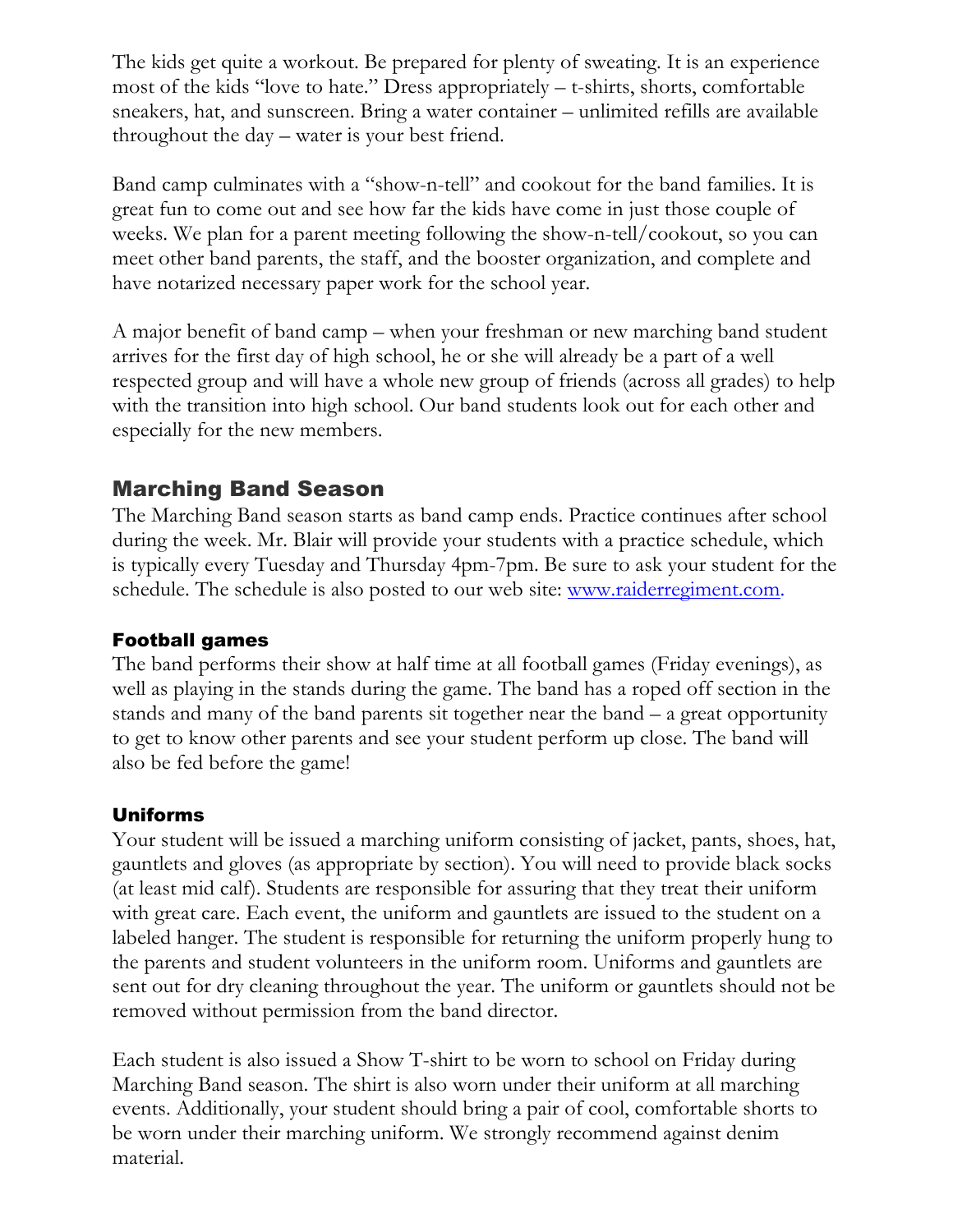It is imperative that your student comes to each event prepared! They should have their instrument, music (if needed), CLEAN shoes, hat, gloves and black socks (at least mid calf). Without these items – they will not be able to participate.

#### HELP US HELP THE STUDENTS- Many hands make lighter work!

During the year, but especially during marching season, the students need many helping hands behind the scenes to make their shows successful. As your student enters high school, this is one of the few opportunities you may have to stay involved with their activities and get to know the kids they spend a great deal of their time with through the week. The students realize very quickly that Marching Band does not happen without a lot of parental support. The boosters will be looking for parents to:

- o Help with uniform fittings and alterations
- o Help with cleaning and organizing the uniform and equipment rooms
- o Help "lost and bewildered parents and students" find their way
- o Help to load, provide, and distribute water to band members during football games and competitions
- o Help load equipment onto the track as needed or getting the equipment down to the field during home games
- o Help wipe down bleachers where students will be seated (we are all about saving those uniform pants!) and rope off band section
- o Help distribute uniforms to the section leaders
- o Help sell gloves as needed (\$5 per pair) in uniform room
- o Help assist students in the auditorium prior to inspection by responding to uniform emergencies (my zipper won't zip, my gauntlets don't fit, I need a band aid to cover the earrings I'm not supposed to be wearing and do you have any nail polish remover for the fabulous purple polish I am not supposed to be wearing??)
- o Help to assimilate students in line to march to field or board buses
- o If buses, assure that supply bags and medical release forms folders are present and roll is taken prior to departure at each location
- o Help getting equipment on and off the field during half-time shows and events (drum major podiums, props, instruments)
- o Help chaperone events, parades, competitions we host, and the Strawberry Festival Book
- o Help with post event uniform collection, inspection and instruction on hanging of uniforms
- o Help with any other special talents or skills you have to offer the program!
- o Help with planning and creative suggestions on Senior night, Band Banquet.

All volunteers must complete a SERVE form and log their hours in the volunteer book, kept in the Uniform room.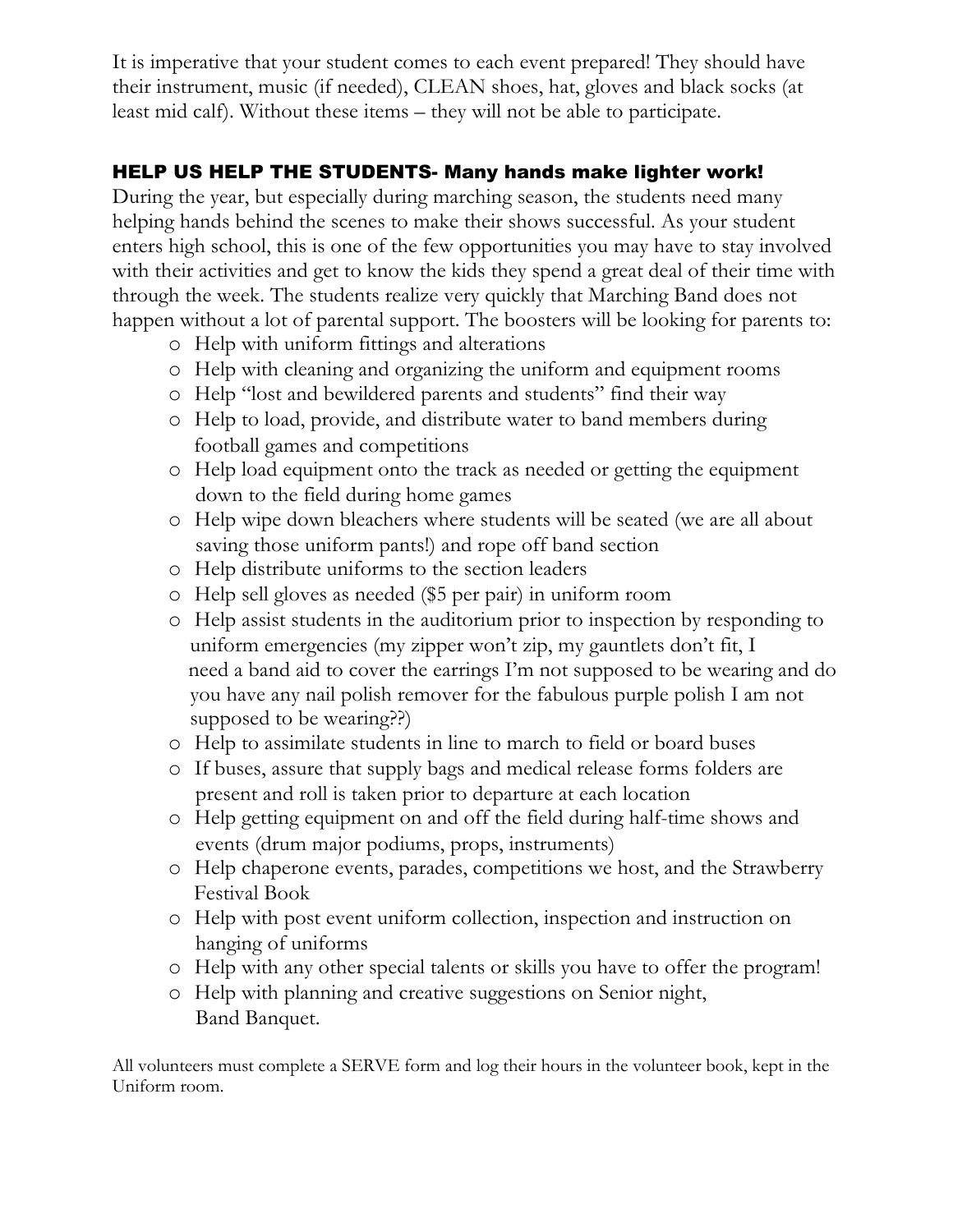#### Planning Ahead for Band Cookout, Senior Night, and the Band Banquet

**Band Picnic -** It has been a tradition in the PCHS Band to gather for a pre-marching season picnic where we meet and catch up from the summer. It is also a time to get to know the new marching band students and parents that have transitioned from middle school or from another location. We also begin to reflect on the activities that lay ahead and how we meet will the student's and the programs needs. The boosters provide hamburgers and hot dogs while each section brings something for everybody.

**Senior Night -** It has been a tradition in the PCHS Band for us to honor our senior students and their parents prior to the game (see schedule at www.raiderregiment.com). Students are escorted onto the field by their parents or to be greeted and acknowledged by the principal and band director. Try to be there for Senior Night to see the presentation.

**Band Banquet -** It has been a tradition in the PCHS Band for us to celebrate our successful year with students, family and faculty for a year-end Band Banquet. Dinner, videos and award presentations are lots of fun. The highlight of the evening includes the announcement of next seasons marching show.

## **Fundraising**

We conduct several fundraisers throughout the year to support the Band program. Your Band fees only scratch the surface of the expenses incurred in running PCHS's outstanding programs. Please try to participate as you can in any of these or provide us with your ideas for others. Our fundraisers range from selling products such as World's Finest Chocolate and discount cards to hosting a colorguard competition and running our cheesecake booth at the Strawberry Festival.

## HELPFUL HINTS TO SAVE YOU TIME, GAS & GRIEF

Mr. Blair, the staff, and the booster organization want this to be a positive experience for all the students and their families. Here are some helpful hints (learned from our own experiences):

- o Hold your child responsible for being prepared. The first time they forget something, will likely be the last. They really do learn to be resourceful when they have to be.
- o "If you are early, you are on time. If you are on time, you are late. If you are late, get ready for Blair!" This means that students are expected to arrive for scheduled practice about 20 minutes early so they are in position and ready to rehearse at the scheduled start time.
- o When you pick up your child from practice, try to be there a little early: The staff cannot leave the premises until all students have been picked up. This is a safety issue for students as well as the staff. They have families they want to go home to as well!